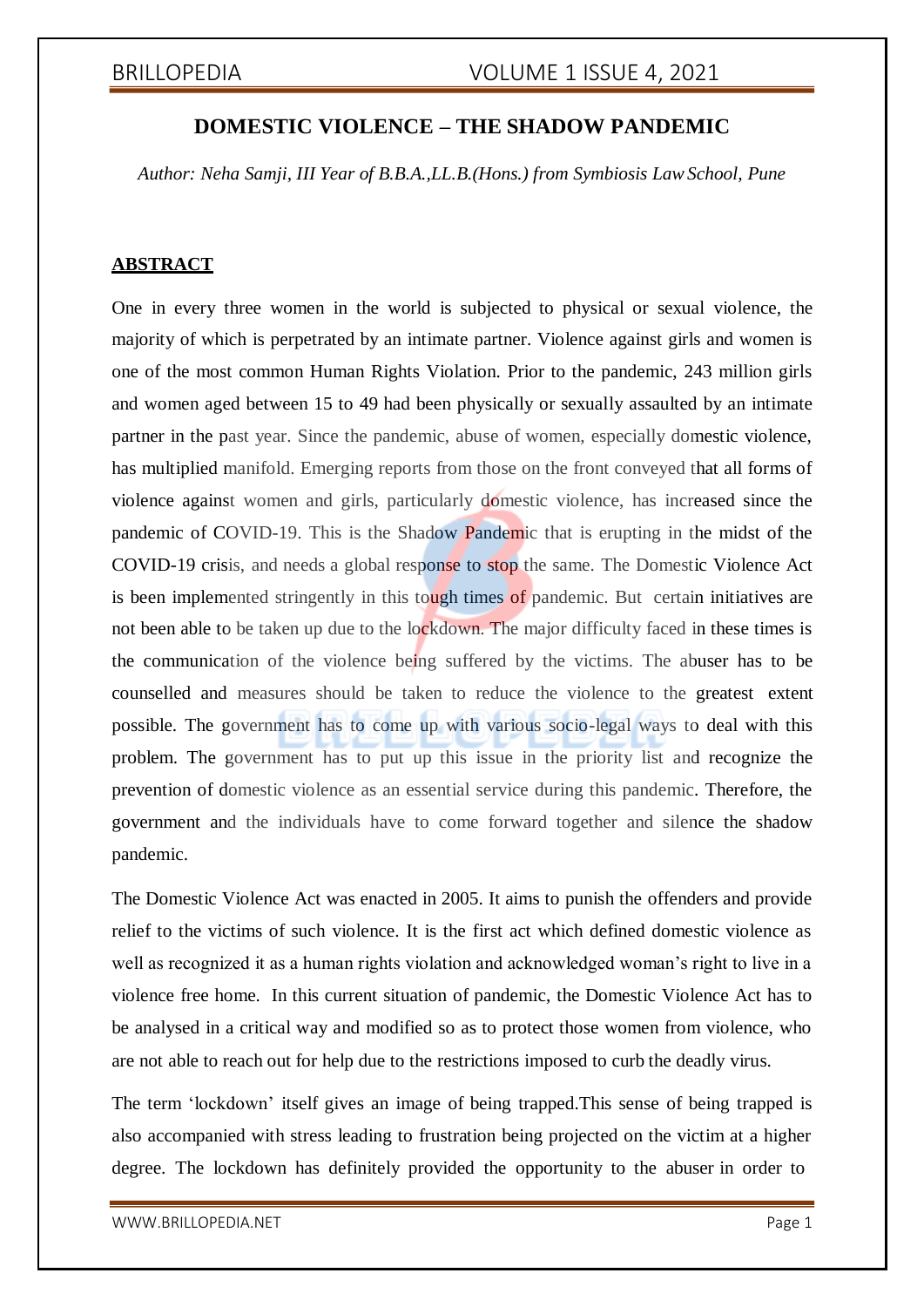control and dictate all the movements and actions of their female partner, along with violence if needed. This increase in violence is not just because of frustration due to total confinement alone, as indicated through various studies. But this pandemic has also created widespread unemployment as well due to massive economic dislocation, global slowdown, closing of various businesses, etc. Often, such an unemployment is accompanied with poverty and hunger. Thus, it can be observed with reference to past data that the violence against women has increased during these times because of high unemployment, though both women and men are affected with such economic downturn, yet the women are made to suffer as well as undergo the trauma.

The women are also experiencing overburden as there work load has been increased due to all the members of the family staying at home and moreover they are being accused as well as abused for not doing their work properly. This has further resulted in more women being mentally depressed.In addition to the violation of their rights, victims of the domestic violence also face several mental as well as physical pains such as depression, chronic disorders, PTSD (post-traumatic stress disorder), sexual disorders and substance abuse. In this lockdown, due to lack of social support, the increase in susceptibility to such disorders can found in the victims of domestic violence. The children are also been prone to such a vulnerable situation during these difficult times.

"As soon as the lockdown happened, the calls at our centreswent up dramatically. We believe the number of women who are suffering are much higher because only a fraction of women who face domestic violence can actually reach out for help. Fewer still can do so during this unprecedented lockdown scenario when they don't have any respite from the tormentor and at times no opportunity to even make a call in private," said Anuradha Kapoor, founder of an NGO based in Kolkata named 'Swayam' which works for rights of women<sup>1</sup>.

There has been a rapid rise in the number of cases of domestic violence in this lockdownacross the globe. The countries like United States, China, France, Brazil, etc. have also registered cases of intimate partner violence and rise in the cases of domestic violence. India, which has been one of the countries with a higher risk of victimization from the outset, such as dowry abuse, is experiencing a similar rise in domestic violence. Within the first face of lockdown, the National Commission of women has received around 310 grievances via

<sup>&</sup>lt;sup>1</sup>SubhroNiyogi, Domestic violence on the rise in Kolkata, women fail to reach out for help, available at: https://timesofindia.indiatimes.com/city/kolkata/domestic-violence-on-the-rise-as-women-fail-to-reach-out-forhelp/articleshow/75652359.cms (last visited on Nov 29, 2021).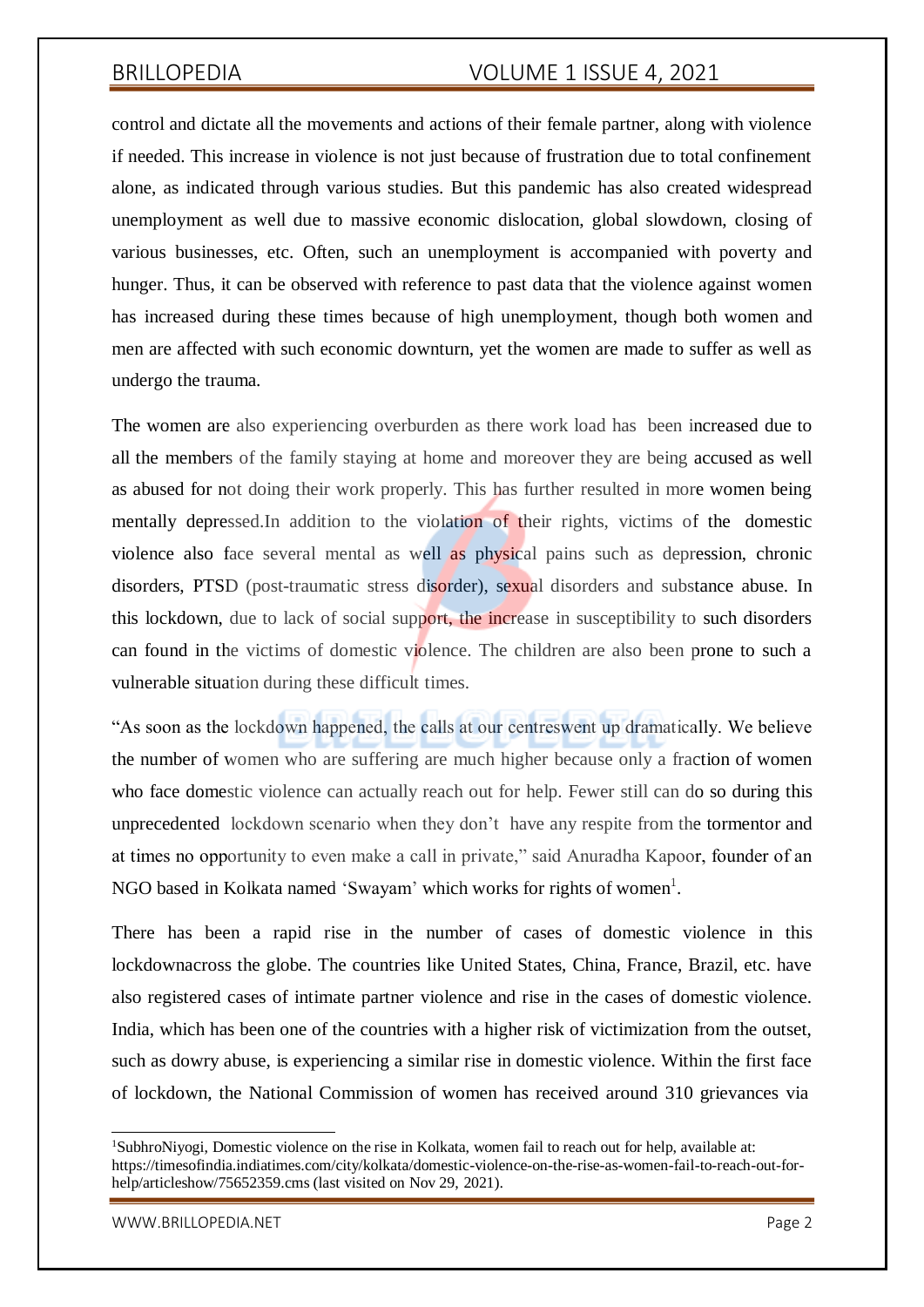mail and further more are expected to come through letters due to poor access to technology<sup>2</sup>. The major difficulty faced by the people locked down with their abused are that they are not able get access of internet and sometimes not even a mobile to call for help.

However, the Domestic Violence Act gives a wider scope for the victims to reach out for help in varied ways and serve them justice. In Ali Abbas Daruwala v. Shehnaz Daruwala<sup>3</sup>, the court held that the Domestic Violence Act of 2005 is also applicable for the women governed under the Muslim Personal Law. Such a judgement squashes the ambiguity, if any and makes it clear that this law protects all those who are suffering or have gone through any kind of domestic violence, irrespective of their religion. This act also permits to provide with the shelter and monetary compensation to the aggrieved along with intermediary measures which is very much necessary during this helpless situation. In the case of Gaurav Manchanda v. Namrata Singh<sup>4</sup>, the court granted the interm maintenance from the date of filing the substantive petition. Also, in Binita Dass v. Uttam Kumar<sup>5</sup>, the court held that the interm maintenance cannot be denied to the wife only because she is earning or is qualified to work and earn. Later, inMegha Khandelwal v. Rajat Khandelwal and Ors.<sup>6</sup>, the court further held that the interm maintenance apart from being granted can also be increased substantially despite the fact that the wife is well-educated. Such kind of judgements will boost the wife's confidence to complain about her husband in case of any violence caused by him as she would be getting the maintenance to feed herself as well as her children, if she feels that her income is not suffient to live away from her husband on her own self and she is not bound to suffer from such violence just because of lack of finances to live by herself.

In this time of pandemic, where the victim has to co-exist with the abuser for the time-being, atleast till the lockdown ends as she cannot be shifted to a safer place, then the online counselling sessions would surely help to curb the scale of abuse to a certain extent. Moreover, in Sabita Mark Burges v. Mark Lionel Burges<sup>7</sup>, the court held that the respondent can be ordered to remove himself from the shared household. Such a court order is helpful in this current situation of lockdown as the wife and her children cannot be forced to leave their shared household but to prevent further domestic abuse, the husband could be moved from the house for the sake of the wife and other members of the family who are being victimised.

[WWW.BRILLOPEDIA.NET](http://www.brillopedia.net/) And the state of the state of the state of the state of the state of the state of the state of the state of the state of the state of the state of the state of the state of the state of the state of the

<sup>2</sup>National Commission for Women, Annual Report of the Commission for 2018 - 2019 (October, 2019). <sup>3</sup>2018(3)RCR(Criminal)106. <sup>4</sup>258(2019)DLT314. <sup>5</sup>262(2019)DLT368. <sup>6</sup>MANU/SCOR/16958/2019. 72013(5)BomCR387.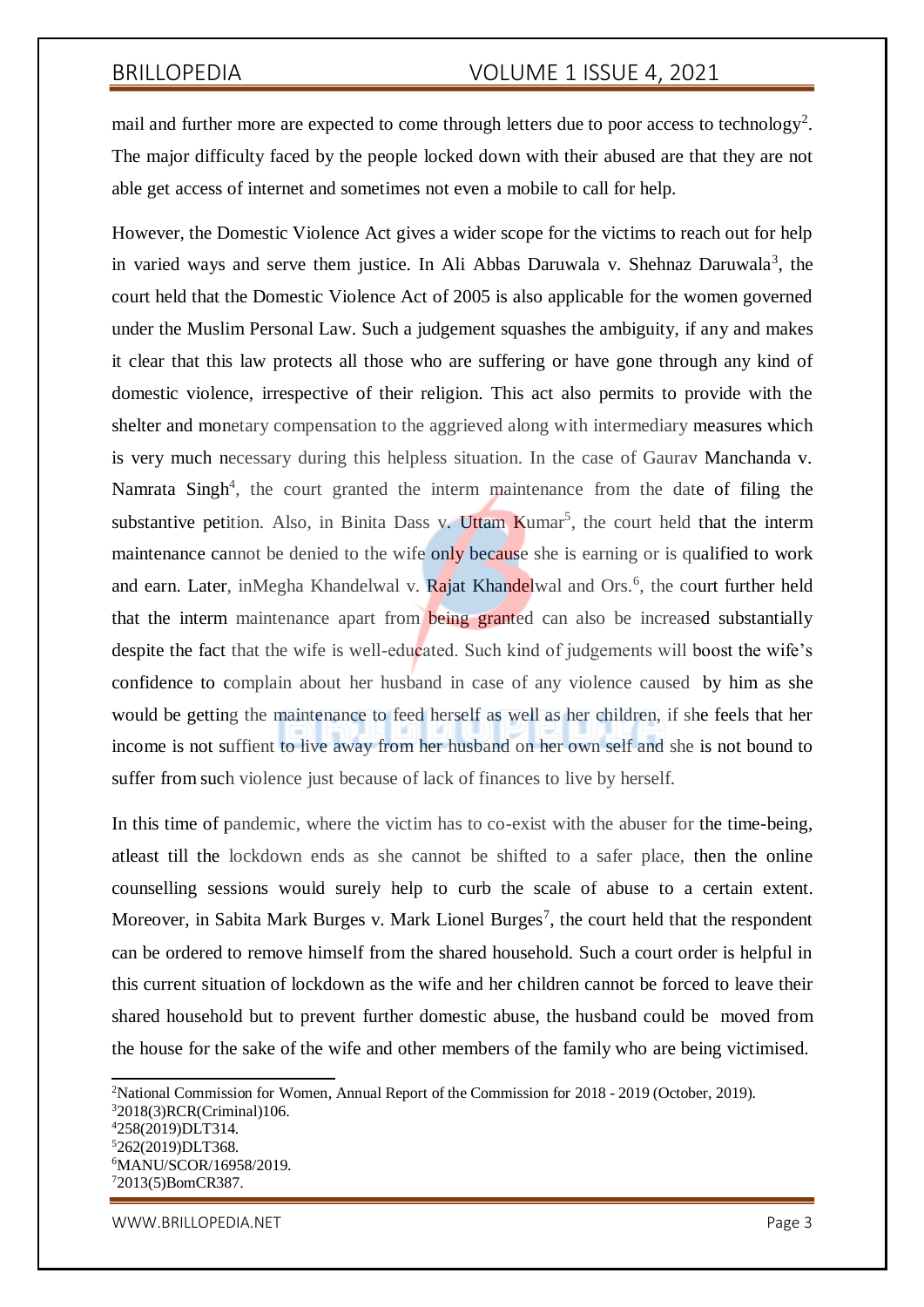This act also allows the court to take up Suo Moto action which can be a great help for the victims who are suffering with the violence silently. This act deals with all the major forms of abuse ranging from verbal abuse, economic abuse, physical abuse to sexual abuse. In Kasturi v. Subhas<sup>8</sup>, the court declared that the economic abuse shall also be dealt under the Domestic Violence Act, 2005. Such judgement helps the women who are not given the right over their own earnings by their intimate partner, to claim their finances back as well as be given the right to use their earnings by themselves and for themselves.

The Domestic Violence Act has to be utilized effectively in the light of the present situation of quarantine and the people have to be made aware of the facilities which can accessed from home. It also requires to come up with various socio-legal measures to deal with the newly emerged challenges in tackling the domestic violence. A provision has to be created to put the abuser who has a long history of abuse at institutional quarantine to prevent further abuse of the victims. The victims should be provided with quick access to court and with lawyer's assistance. The government should appoint a greater number of protection officers under the Domestic Violence Act or at least the temporary officers should be appointed during the period of lockdown. The neighbourhood campaigns would also help to identify and protect the victims. Awareness has to be spread across the nation, highlighting the various ways to file the complaint and use the sources like news channels, radio as well as social media which helps to reach wider masses. While, there are various NGO's working towards providing medical assistance, 24/7 shelter home service, counselling, legal aid, etc. but it is also the responsibility of the government to help that such services are reached to the victims as early as possible.

The domestic violence that the women are made to go through in this society is the result of the patriarchal structure prevalent in India. Such patriarchal structure has gone too far that even in the tough times of the occurrence of a pandemic, the women are made to suffer indoors. Thereby, it is the responsibility of the government to also prioritize this issue of domestic violence and deal with it simultaneously, along with responding to Covid-19. The government has been ignoring the need to integrate domestic violence and mental health repercussions in the emergence response plans against the coronavirus. Along with the government, there is also an equal responsibility on the citizens to create awareness highlighting various modes of filing the complaints related to domestic violence. Thus,

### 8MANU/SCOR/45031/2017.

[WWW.BRILLOPEDIA.NET](http://www.brillopedia.net/) And the state of the state of the state of the state of the state of the state of the state of the state of the state of the state of the state of the state of the state of the state of the state of the